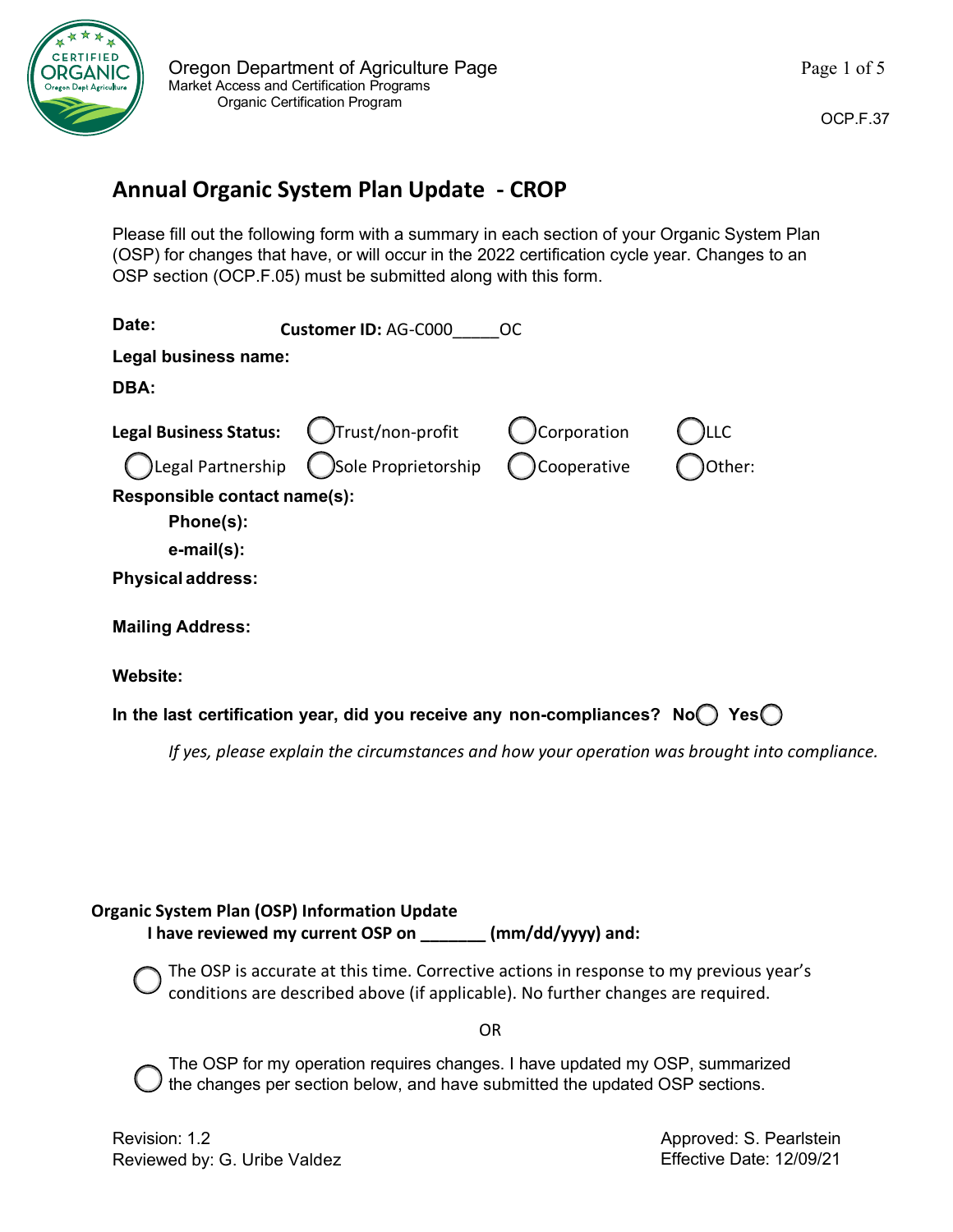

| Please summarize updates to the following sections of your OSP.<br><b>General, Section 1:</b> | No Changes |
|-----------------------------------------------------------------------------------------------|------------|
|                                                                                               |            |

**Farm Plan, Section 2:**

## **Crops requested for certification:**

| <b>Crops requested for certification:</b> |                              |         |                        |                       |
|-------------------------------------------|------------------------------|---------|------------------------|-----------------------|
| <b>Crop</b>                               | Field Name/<br><b>Number</b> | Acreage | <b>Projected Yield</b> | <b>Amount Planted</b> |
|                                           |                              |         |                        |                       |
|                                           |                              |         |                        |                       |
|                                           |                              |         |                        |                       |
|                                           |                              |         |                        |                       |
|                                           |                              |         |                        |                       |
|                                           |                              |         |                        |                       |
|                                           |                              |         |                        |                       |

*Attach additional sheets as necessary*

OCP.F.37

**No Changes**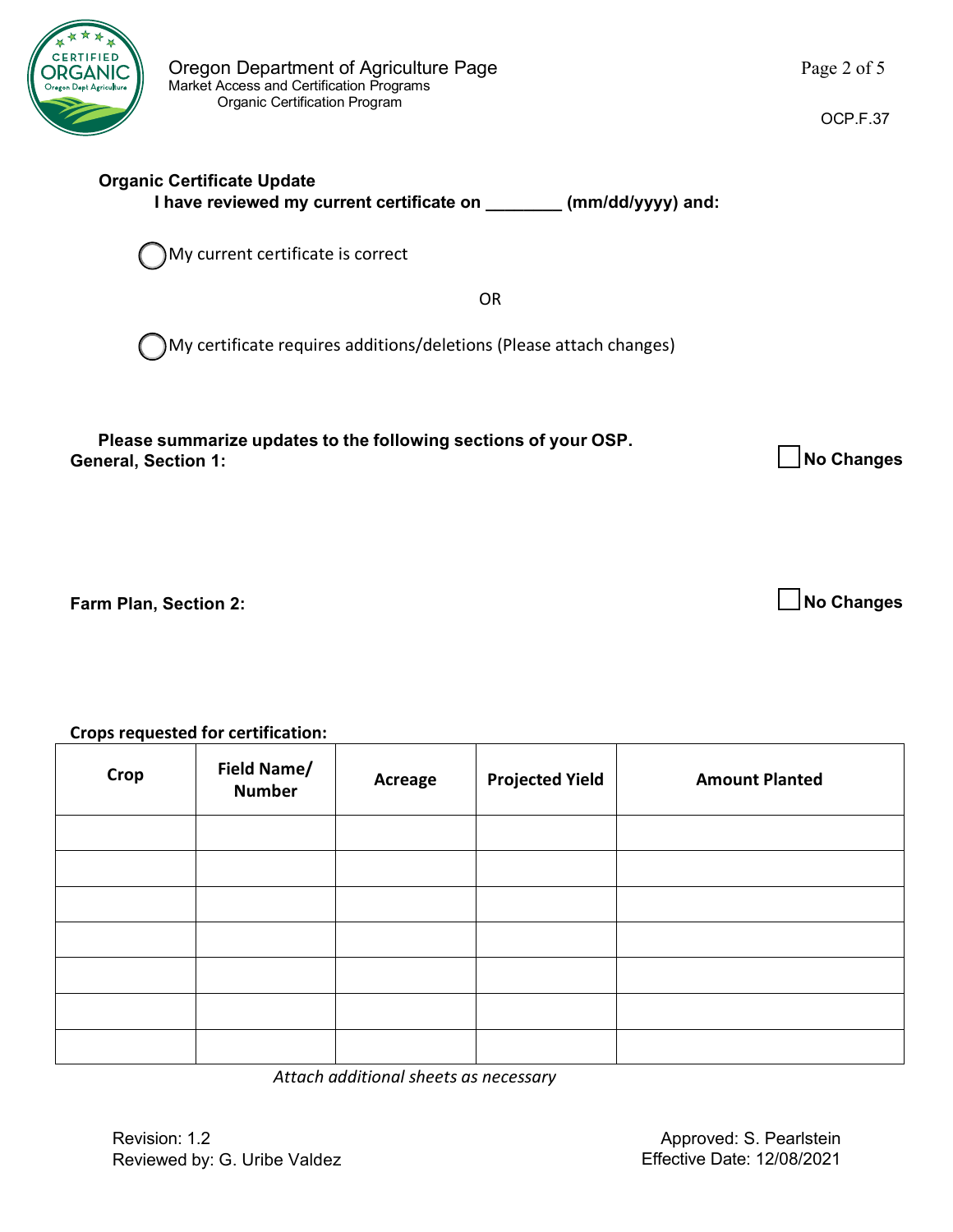

| <b>Field</b> | Last years crop | Current year crop | <b>Estimated Yield</b> |
|--------------|-----------------|-------------------|------------------------|
|              |                 |                   |                        |
|              |                 |                   |                        |
|              |                 |                   |                        |
|              |                 |                   |                        |
|              |                 |                   |                        |
|              |                 |                   |                        |
|              |                 |                   |                        |

*Attach additional sheets as necessary*

## **Seeds, Seedlings, and Transplants Section:**

**Soil Fertility and Crop Nutrient Management Section:**

**Natural Resources, Biodiversity, Conservation, and Water Section:**

**No Changes**

**No Changes**

OCP.F.37

**No Changes**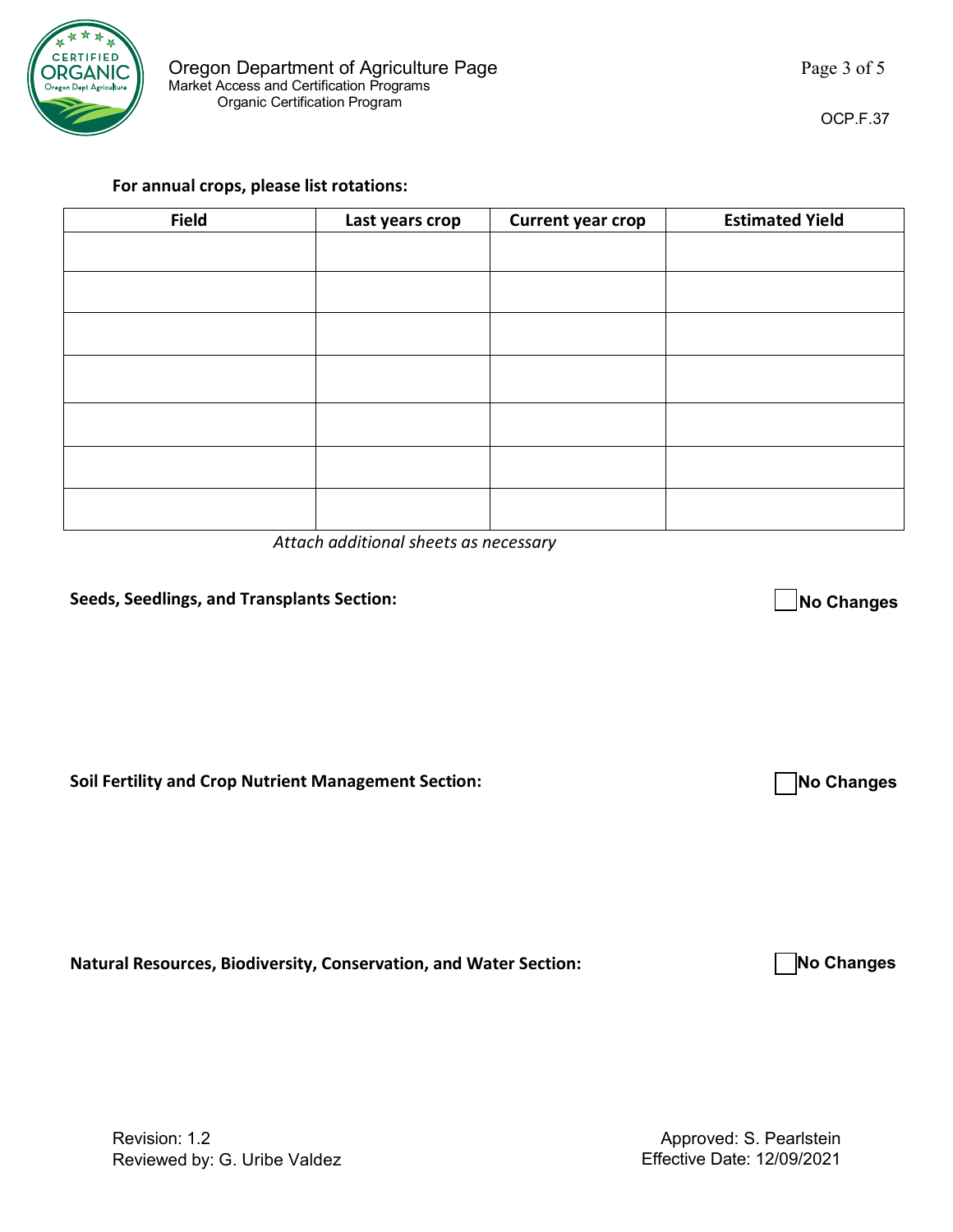

|                                                  | OCP.F.37          |
|--------------------------------------------------|-------------------|
| Weed, Disease, and Pest Management Section:      | <b>No Changes</b> |
| <b>Maintenance of Organic Integrity Section:</b> | <b>No Changes</b> |
| <b>Harvest Section:</b>                          | <b>No Changes</b> |
| <b>Post-Harvest Handling Section:</b>            | <b>No Changes</b> |
| <b>Storage Section:</b>                          | <b>No Changes</b> |

**Shipping/Transportation Section:**

**No Changes**